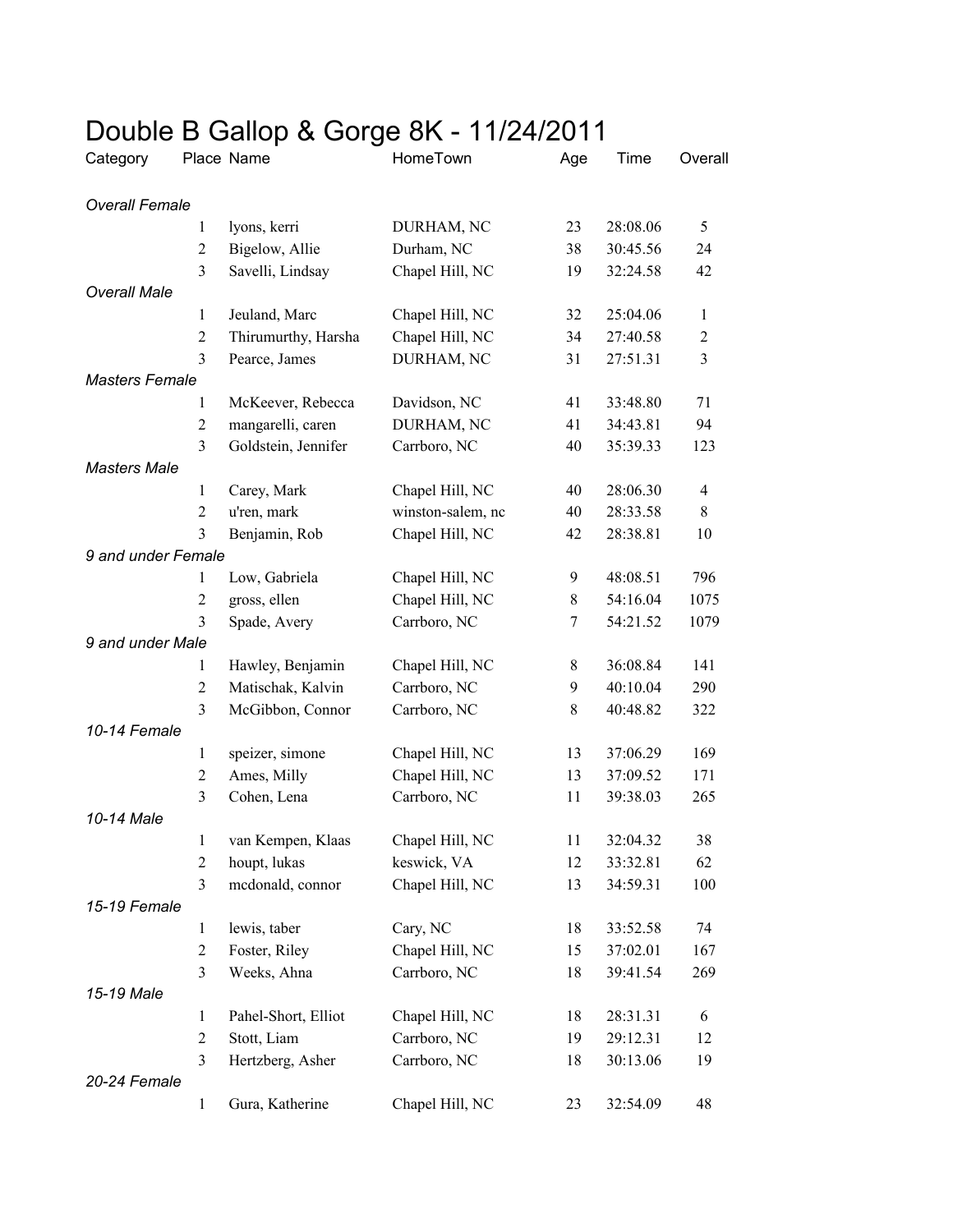|              | $\overline{2}$          | Chu, Danielle         | Durham, NC        | 24 | 34:54.05 | 98     |
|--------------|-------------------------|-----------------------|-------------------|----|----------|--------|
|              | 3                       | lutz, michelle        | DURHAM, NC        | 22 | 35:39.06 | 122    |
| 20-24 Male   |                         |                       |                   |    |          |        |
|              | $\mathbf{1}$            | Buck, Ben             | Chapel Hill, NC   | 21 | 28:32.82 | $\tau$ |
|              | $\overline{2}$          | Welsh, Patrick        | boone, nc         | 22 | 31:03.31 | 26     |
|              | $\overline{\mathbf{3}}$ | Gura, Daniel          | Chapel Hill, NC   | 23 | 31:07.59 | 27     |
| 25-29 Female |                         |                       |                   |    |          |        |
|              | $\mathbf{1}$            | Heavner, Whitney      | Chapel Hill, NC   | 28 | 34:20.33 | 81     |
|              | $\overline{2}$          | degraw, blair         | Greensboro, NC    | 27 | 34:35.82 | 92     |
|              | 3                       | Davidson, Jean        | Carrboro, NC      | 28 | 35:15.31 | 111    |
| 25-29 Male   |                         |                       |                   |    |          |        |
|              | $\mathbf{1}$            | Timp, Kevin           | Chapel Hill, NC   | 28 | 28:35.55 | 9      |
|              | $\overline{2}$          | reese, dan            | Durham, NC        | 28 | 29:13.33 | 13     |
|              | 3                       | sieff, kevin          | Washington, DC    | 26 | 31:19.81 | 30     |
| 30-34 Female |                         |                       |                   |    |          |        |
|              | $\mathbf{1}$            | Hoelzer, Martha       | Unknown, NA       | 33 | 32:47.08 | 45     |
|              | $\overline{2}$          | Chabot, Mia           | Durham, NC        | 31 | 33:41.81 | 69     |
|              | 3                       | Eagens, Kimberly      | Charlotte, NC     | 31 | 33:57.08 | 76     |
| 30-34 Male   |                         |                       |                   |    |          |        |
|              | $\mathbf{1}$            | Karpinos, Justin      | Nashville, TN     | 30 | 29:24.06 | 14     |
|              | $\overline{2}$          | hill, evan            | Hillsborough, NC  | 33 | 30:18.33 | 20     |
|              | 3                       | Inselmann, Jared      | Chapel Hill, NC   | 31 | 30:59.56 | 25     |
| 35-39 Female |                         |                       |                   |    |          |        |
|              | $\mathbf{1}$            | Revoy, Brandie        | Chapel Hill, NC   | 36 | 33:40.05 | 67     |
|              | $\overline{2}$          | Weiler, Tina          | Chapel Hill, NC   | 38 | 34:23.58 | 83     |
|              | 3                       | Bishop, Jessica       | Chapel Hill, NC   | 36 | 34:27.08 | 85     |
| 35-39 Male   |                         |                       |                   |    |          |        |
|              | $\mathbf{1}$            | <b>BANNER, JAMES</b>  | winston-salem, nc | 39 | 29:48.56 | 17     |
|              | $\overline{2}$          | frazier wong, stephen | Carrboro, NC      | 35 | 30:25.60 | 21     |
|              | 3                       | Baas, Brian           | Roslyn, VA        | 37 | 31:34.31 | 34     |
| 40-44 Female |                         |                       |                   |    |          |        |
|              | $\mathbf{1}$            | tesser, rachel        | Chapel Hill, NC   | 40 | 36:03.33 | 134    |
|              | $\boldsymbol{2}$        | Lee, Jessica          | Chapel Hill, NC   | 41 | 36:18.83 | 145    |
|              | 3                       | Bryan, May            | Chapel Hill, NC   | 41 | 36:50.27 | 160    |
| 40-44 Male   |                         |                       |                   |    |          |        |
|              | $\mathbf{1}$            | oldham, phil          | Unknown, NA       | 43 | 30:31.81 | 22     |
|              | $\overline{2}$          | Morgan, Duncan        | Chapel Hill, NC   | 40 | 32:45.07 | 44     |
|              | 3                       | Schmalzigaug, Robert  | Durham, NC        | 42 | 33:05.31 | 54     |
| 45-49 Female |                         |                       |                   |    |          |        |
|              | $\mathbf{1}$            | Szymkowski, Mary      | Cary, NC          | 48 | 36:22.33 | 147    |
|              | $\overline{c}$          | Chesser, Susan        | Durham, NC        | 49 | 37:32.04 | 186    |
|              | 3                       | speizer, ilene        | Chapel Hill, NC   | 46 | 38:33.30 | 229    |
| 45-49 Male   |                         |                       |                   |    |          |        |
|              | $\mathbf{1}$            | Hinton, John          | Chapel Hill, NC   | 49 | 28:50.81 | 11     |
|              | $\overline{c}$          | Bechard, Barton       | Durham, NC        | 47 | 29:55.33 | 18     |